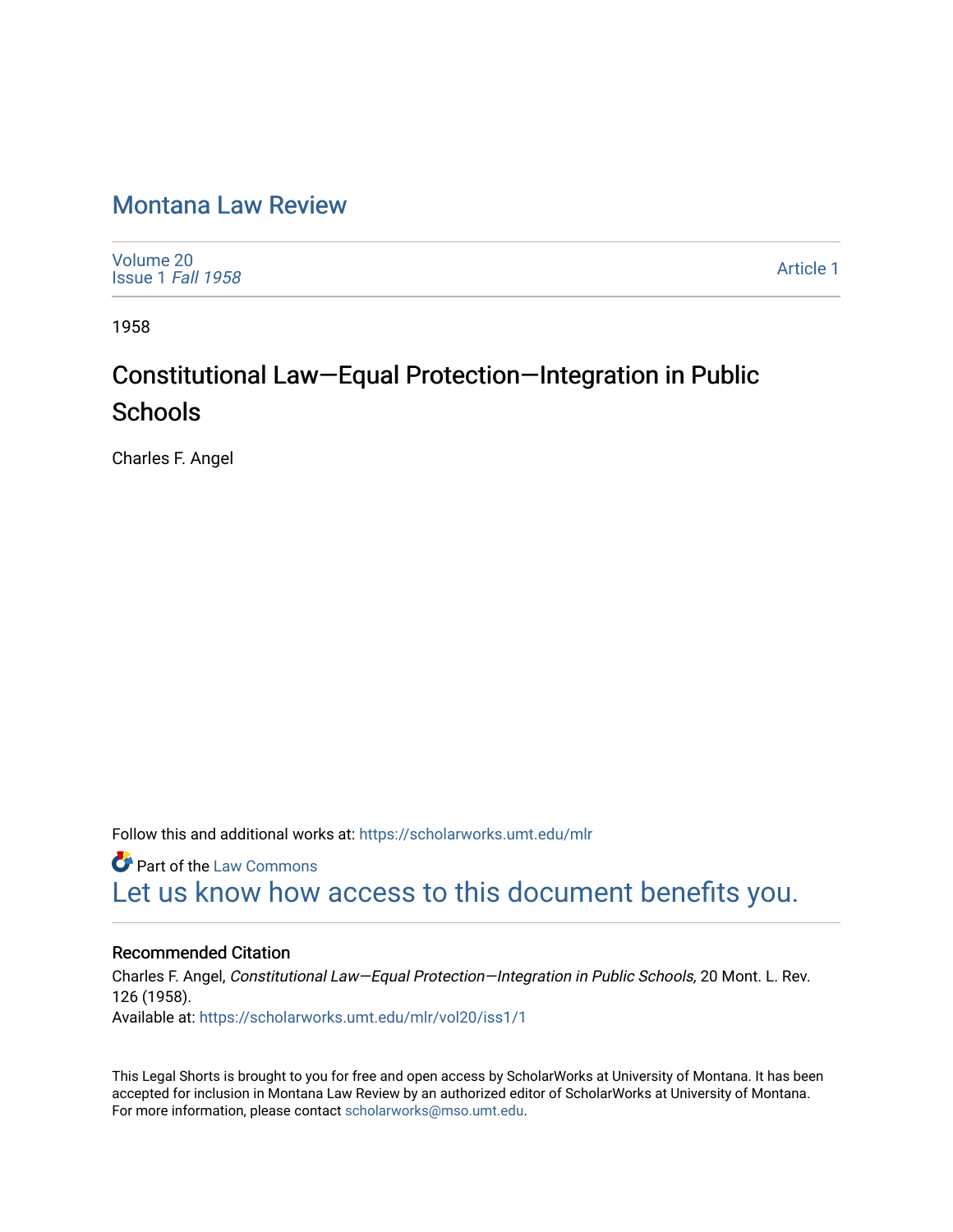inly difficult and would impose an inordinate amount of work on the aplellate courts.

The Court in the instant case apparently applied the "substantial evidence" rule. If the view is taken that this test is more restricted than the broad factual review seemingly contemplated by section 93-216, it would appear that the Court has assumed a legislative function and repealed or severely limited the statute by construction. It may well be that the practical necessities of appellate review demand something less than *de novo* review of all the facts in appeals from equity decrees. However, until such time as the legislature sees fit to modify the 1903 statute, it would seem that the Court should frame its rules on the scope of equity review with reference to that statute.

The instant case does not clarify the confused state of Montana law on equity decrees.' It is almost impossible to predict how much weight the Supreme Court will give the trial court's findings in any given equity appeal. A more uniform standard is highly desirable. If the legislature is unwilling to modify section 93-216, the entire burden will remain on the Court to effect a clarification.

#### DAVID **0.** DE GRANDPRE

CONSTITUTIONAL LAW - EQUAL PROTECTION - INTEGRATION IN PUB-LIC SCHOOLS - Petitioners, members of the Board of Directors of the Little Rock, Arkansas, Independent School District, attempted to secure a delay in the desegregation plan which they approved and adopted on May 24, 1955. This plan was adopted in an attempt to effectuate the mandate of the Supreme Court of the United States in *Brown v. Board* of Education,<sup>1</sup> that racial segregation in public schools be terminated. Pursuant to the plan, nine Negro students were scheduled to enroll in the high school in the fall of 1957. The governor of the state declared the school off-limits to Negro students and ordered units of the Arkansas National Guard to prevent their entrance. These troops were removed only after the governor and officers of the national guard were enjoined from preventing Negro attendance at the high school. Thereafter, the nine Negro students entered school but were removed following public demonstrations. 1Thits of the United States Army were stationed at the school by Presidential order to prevent any further disorder and the Negro students re-entered classes. During the remainder of the year fires, bomb scares, and altercations within the school created unrest and turmoil which inhibited effective education. The Court of Appeals for the Eighth Circuit held that the public violence and opposition could not justify the delay petitioners sought for their desegregation plan. On certiorari to the Supreme Court of the United States, *held,* affirmed. Interference by the governor, state legislature, and general public did not constitute a justifiable excuse for a

'The historic **foundations of the conflicting Montana approaches to the** scope of equity review were analyzed **and** explained In detail **In** Clark, *Appeals* from *Equity Decrees* in *Montamta,* 12 **MONT. L. Rv. 36 (1951).**

'347 **U.S. 483** (1954). This **case is** hereafter referred to **as** the **first Brown case.**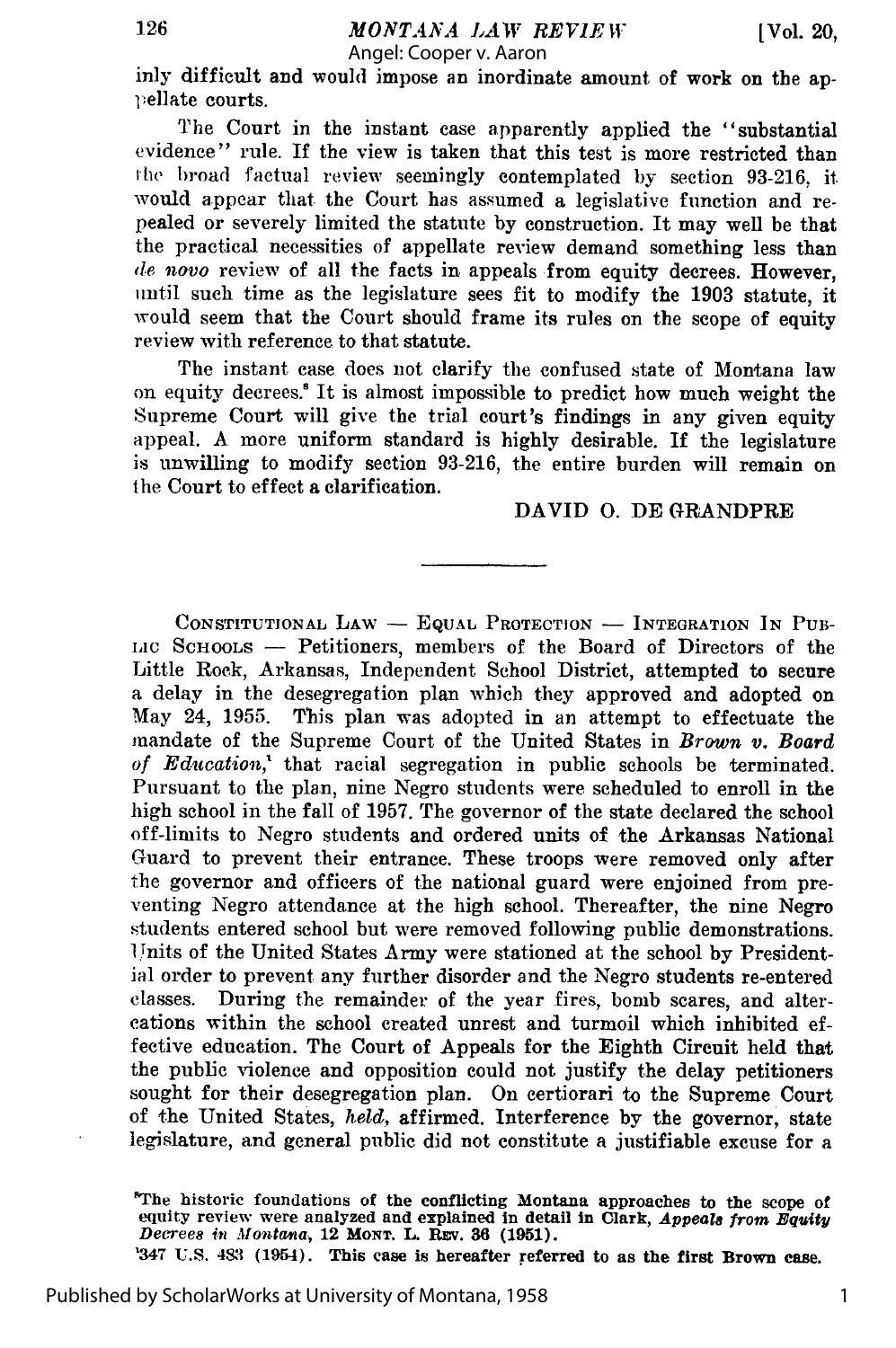delay by the local school board in integrating the high school. "State support of segregated schools through any arrangement, management, funds, or property cannot be squared with the [Fourteenth] Amendment's command that no State shall deny to any person within its jurisdiction the equal protection of the laws." *Cooper v. Aaron,* 78 Sup. Ct. 1401, 1410, (1958).

This case presents two issues fundamental to a federal system. First, what was the intended scope of the Court's statement that the states could not constitutionally support segregated education by any means? Second, can the southern states sustain segregated education by turning over public education to purely private organizations?

The question of state support of segregated schools through devious means was not directly presented to the court in the instant case. The real question of law was whether public violence and state opposition gave the school board justification for delaying their court-approved integration plan. Therefore the instant case could not, strictly speaking, be *stare decisis* on questions involving state support of a segregated educational system. It might even be said that the Court's position on *any* type of state support for segregation in the schools is only dictum. But whether it is dictum or not, the uncompromising view was probably stated for at least two reasons: first, to influence the lower federal courts by clearly indicating how the Supreme Court would react to a case which did squarely present the question; and second, to state the Court's view so unmistakably that even officials of segregation-minded states could interpret it in only one way.

Ordinarily the Supreme Court will not anticipate questions of constitutional law in advance of the necessity of deciding them. In *Asbury Hospital v. Cass County,'* the Supreme Court was asked to pass on the constitutionality of a possible future application of a state statute to the appellant. The Court held that it would not decide hypothetical constitutional issues, nor decide any issue in advance of the necessity of doing so. This, however, is but a self-imposed rule of court under which the Court has avoided passing on a large part of the constitutional questions pressed upon it for decision.<sup>8</sup> Hence, the Court is not bound to follow the rule. In *United States v. Breitling,'* the Court said that rules of court are but a means to accomplish the ends of justice, and, "it is always in the power of the court to suspend or modify its own rules, or to except a case from their operation, whenever justice requires it." Even so, the Supreme Court probably did not intend the instant case to be determinative of the constitutionality of any state laws.

The language in the instant case prohibiting state support of segregated education has been attacked on the grounds that it is the rendition of an advisory opinion intended to control lower courts when controversies arise because of certain actions of the states in supporting segregated education. The federal courts do not have the power to give advisory opinions. As

**<sup>&#</sup>x27;326 U.S. 207 (1945). 8See Ashwander v. Tennessee Valley Authority, 297 U.S. 288 (1936) (concurring opinion of Brandeis). '61 U.S. 252, 254 (1857).**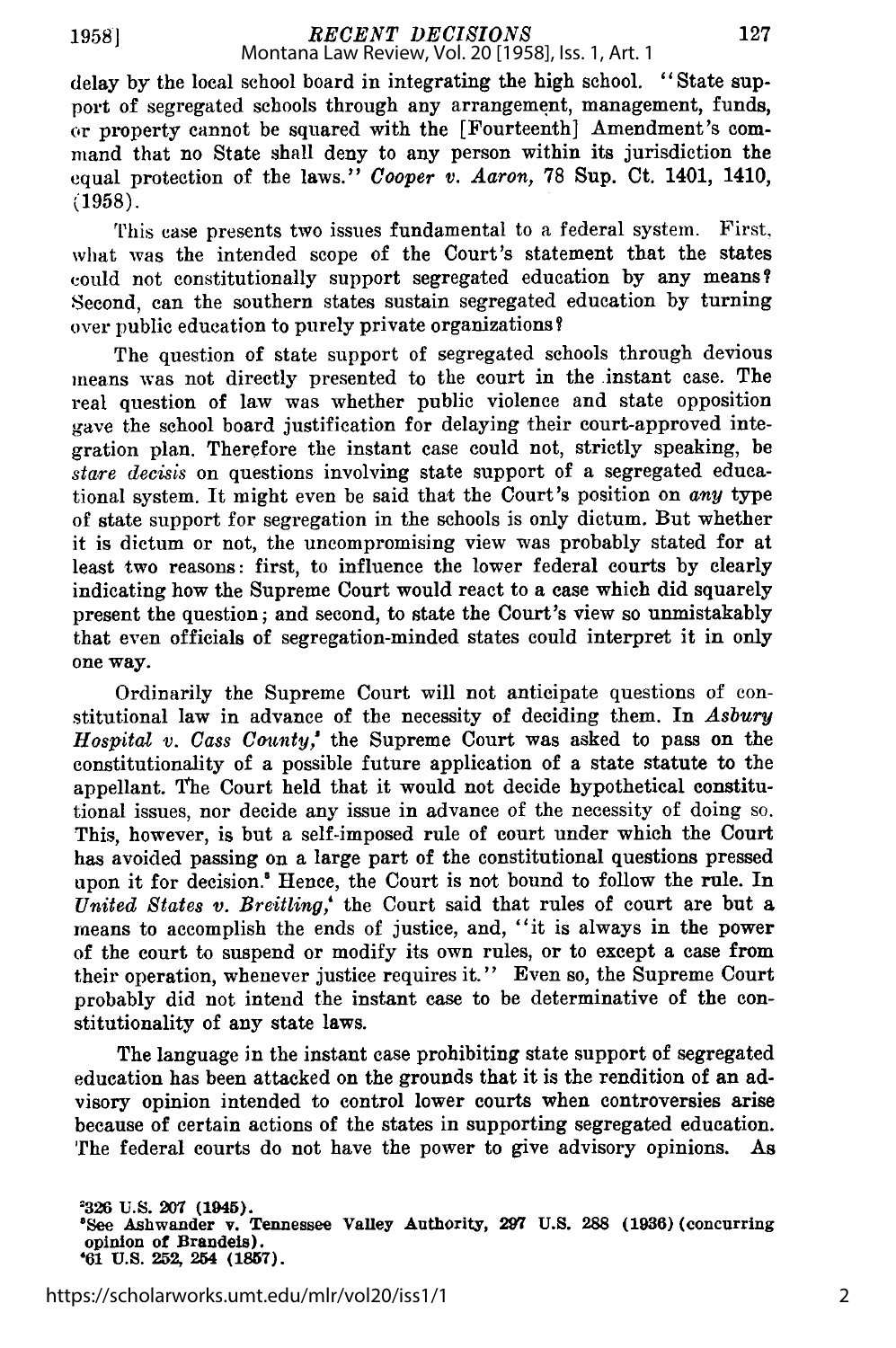was stated in *Liberty Warehouse Co. v. Grannis*:<sup>8</sup> "It is not open to question that the judicial power vested by Article III of the Constitution in this Court and the inferior courts of the United States established by Congress thereunder, extends only to 'cases' and 'controversies' in which the claims of litigants are brought before them." An advisory opinion is one in which the court gives an opinion concerning some controversial matter at the request of individuals or some other department or branch of the government. There is nothing in the record which indicates that the language referring to state support of segregated education in the instant case was so rendered.

The first *Brown* case contained no specific language as to state support of segregated schools. However, prohibition of such support is implicit in that opinion. The fourteenth amendment provides that no state shall deny any person equal protection of the laws. The second *Brown"* case recognized that if a state were to support segregated education through any means, it would surely be denying Negroes their rights guaranteed by the fourteenth amendment. After observing that racial discrimination in public education is unconstitutional the Court stated, "All provisions of federal, state, or local law requiring or permitting such discrimination must yield to this principle."' Therefore, the instant case does not establish any new principle; it merely delineates more carefully a principle of constitutional law which was implicit in the first *Brown* case, and explicit in the second *Brown* decision.

The second major problem posed by the instant case is whether the states can retain segregated education by leasing school facilities to purely private organizations, or by selling the facilities and completely abandoning public education as a state function.

A somewhat analogous problem was presented in *Department of Conservation and Development v. Tate.'* The state there attempted to sustain segregation in a public park by leasing it to a private corporation. The court said, " [C]itizens have the right to the use of the public parks of the state without discrimination on the grounds of race  $\dots$  it is equally clear that this right may not be abridged by leasing of the parks with ownership retained in the state."' If a state leased the schools, it would retain title to the facilities, and would in effect be encouraging the use of publicly owned facilities to further segregation. In the past, any form of state participation in a segregation plan has been stricken. For example, private realty covenants against selling residential property to Negroes have been held unenforceable as soon as state courts were used to give them legal effect."

Research has disclosed no case in which the Supreme Court has upheld a segregation plan involving even remote and indirect state participation. It would therefore appear that any attempt by the states to lease existing

**'273 U.S. 70, 74 (1927). eBrown v. Board of Education, 349 U.S. 294 (1955). This case, referred to here**after **as the second Brown case, was an action to determine how the decree in the** first Brown case was to be carried out. *'Id.* **at 298. 8231 F.2d 615 (4th Cir. 1956).** <sup>10</sup>Shelly v. Kraemer, 334 U.S. 1 (1948).

Published by ScholarWorks at University of Montana, 1958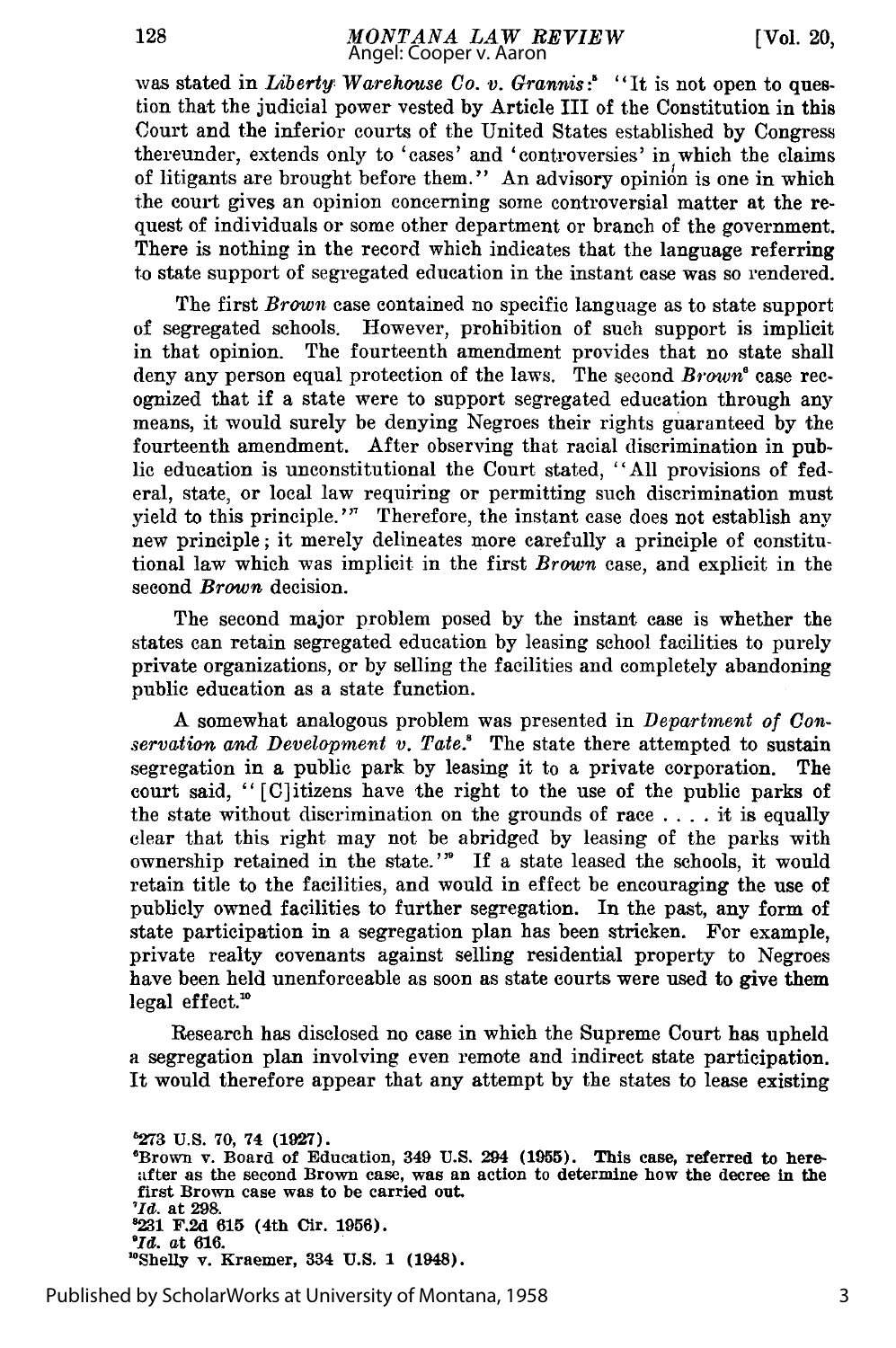**1958]**

*RECENT DECISIONS* Montana Law Review, Vol. 20 [1958], Iss. 1, Art. 1

state educational facilities to private corporations, in an effort to preserve segregation, will be similarly stricken.

However, if a state should elect to sell its educational facilities outright, and entirely abandon education as a public service, a much more fundamental constitutional problem is presented. No provision of the federal constitution makes public education a federal function. In the absence of a provision in a state constitution making education a state function, it is problematical whether the instant decision can be enforced against a state which withdraws completely from the educational picture and allows private organizations to discriminate in the field as they please. The fourteenth amendment does not prohibit invasion of civil rights by private parties or agencies."

The first *Brown* case, however, indicates that the present Court does regard public education as a vital governmental function. That opinion said that "education is perhaps the most important function of state and local governments. . . . It is the very foundation of good citizenship. . . . it is doubtful that any child may reasonably be expected to succeed in life if he is denied the opportunity of education. **"'** Saying that education is a state *function* does not necessarily require a holding that it is a *duty* which the state may not abandon. However the above language is indicative of the Court's probable position.

In *Tonkins v. City of Greensboro*,<sup>18</sup> a city was allowed to avoid integration in its municipal swimming pool by selling it to a private corporation, because the city was under no obligation to furnish recreational facilities. If education were treated similarly, it would seem that the principal decision could not be enforced against a state which sold its educational facilities. However, it seems more likely that the dictum in the first *Brown* case probably represents the view the federal courts will follow.

In a series of cases striking discriminatory qualifications imposed by state political parties on the voting rights of Negroes in primary elections, the courts have furnished an analogy which might be used to preclude the states from avoiding educational integration by the "sale and abandonment" device.

In *Nixon v. Condon,"* the Texas legislature had given the State Executive Committee of the Democratic Party power to determine its own membership qualifications. Pursuant to this power, the committee excluded Negroes from party membership, thereby depriving them of their right to vote in primary elections. The Supreme Court held that this action was an unconstitutional denial of equal protection, saying that the committee should be "classified as representatives of the state to such an extent and in such a sense that the great restraints of the Constitution set limits to their action.' **"**

Subsequently the Texas Democratic Party, by a resolution voted on at the state convention, excluded Negroes from membership. It was thought

**uCivil Rights** Cases, **109 U.S. 3 (1883). "347 U.S. 483, 493 (1954). 1162 F. Supp. 549 (M.D.N.C. 1958). "1286 U.S. 73 (1932).** *1Id.* **at 89.**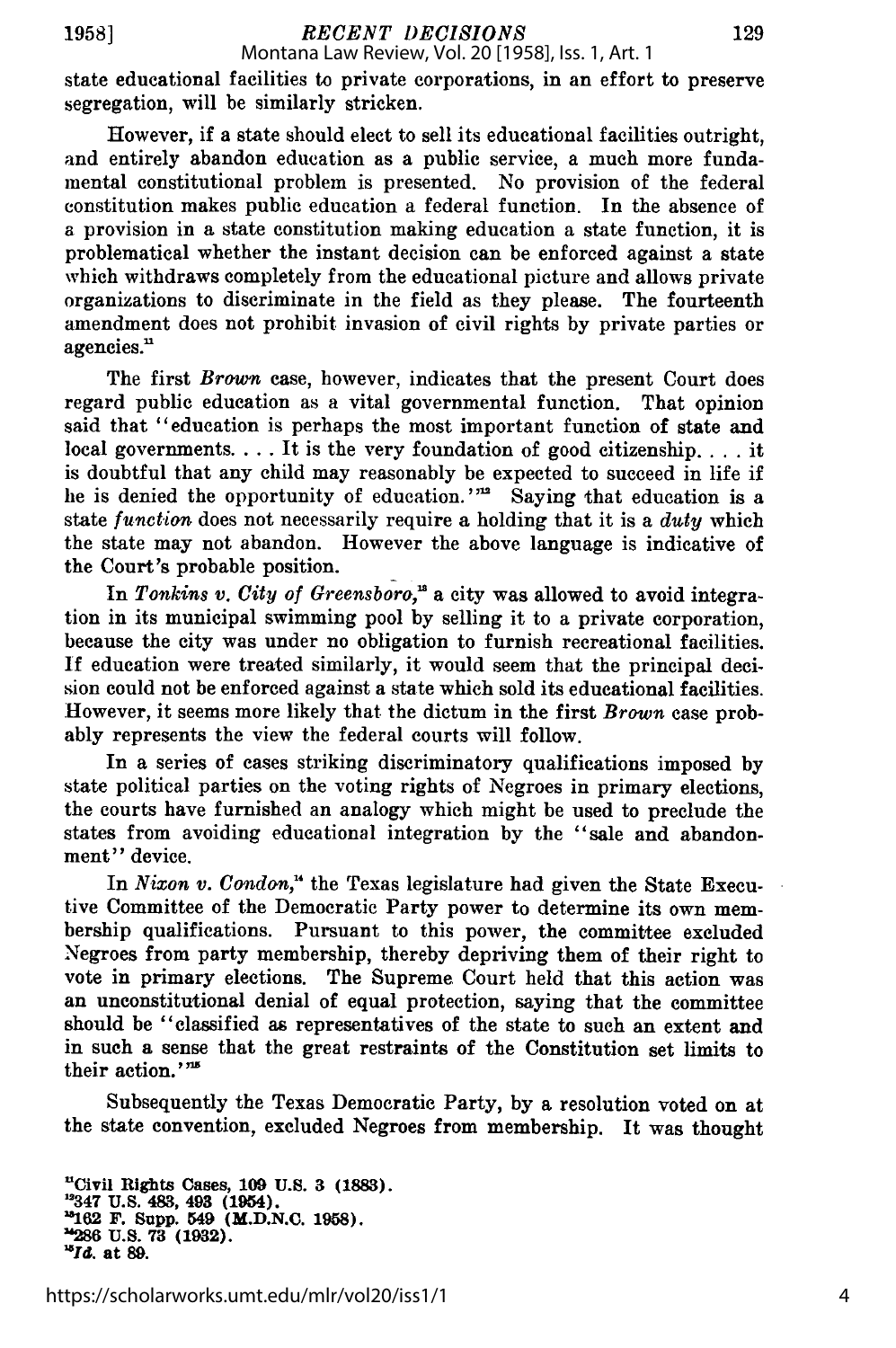130

that this action would avoid the connotation of a state action. In *Smith v.* Allwright,<sup>16</sup> this procedure was also stricken as an unconstitutional discrimination by an agent of the state. The Court said, "The party takes its character as a state agency from duties imposed upon it by state statutes; the duties do not become matters of private law because they are performed by a political party. The action of the party was the action of the state.""

Hence if a state were to exercise any statutory control over education, while selling the school facilities to private organizations, discriminatory action by these organizations would probably be held to be an unconstitutional deprivation of equal protection of the laws.

The problem of enforcing the instant decision becomes more difficult if a state were to repeal all laws governing education. A possible solution to this problem is also suggested by analogy to an election case. The South Carolina Democratic Party had also excluded Negroes from party membership. Following the *Smith* decision, the state legislature repealed all laws governing primary elections, and all primary elections were thereafter regulated by the political parties. This device was held unconstitutional in *Rice v. Elmore.*<sup> $\mu$ </sup> The grounds of that decision are particularly relevant to the instant case. They were:

(1) that political parties had become state institutions through which sovereign power is exercised by the people; and

(2) that because the primary election in South Carolina in fact controlled the ultimate election results, those who participated in denying the Negroes their right to vote were exercising state authority to that end.

It must of course be recognized that any analogy between the election cases and a school discrimination case is an imperfect one. The fifteenth amendment provides that the states shall not discriminate against voters in federal elections. Further, Article I, section 4, of the United States Constitution gives Congress express power to control the manner of holding federal elections. There is no such direct congressional control over education. But the equal protection clause of the fourteenth amendment does give the federal courts power to strike down any state action which denies equal protection of the law.

The existence of a link between overt state activity and discriminatory action by private groups who might subsequently operate the schools is the critical item.

Two factors tend to indicate that the courts will be able to find such a link. The statement in the first *Brown* case that public education is a governmental function is the more obvious. It may imply that a state cannot abandon education as a state function. The second indicator is the position taken by the Court of Appeals for the Fourth Circuit in *Rice v. Elmore.'* The court there, quoting from a Supreme Court opinion, said

**<sup>&</sup>quot;321 U.S.** 649 (1944). The decision in this case was based upon the fifteenth amendment rather than the fourteenth amendment. However, the crucial point in the case was whether there had been state action. The Court said, "The question as to whether the exclusionary action of the party was the action of the State persists as the determinative factor." *Id.* at **661.** as the deu<sup>17</sup>*d*, at 663. **1165 F.2d 387** (4th Cir. 1947). *"Ibid.*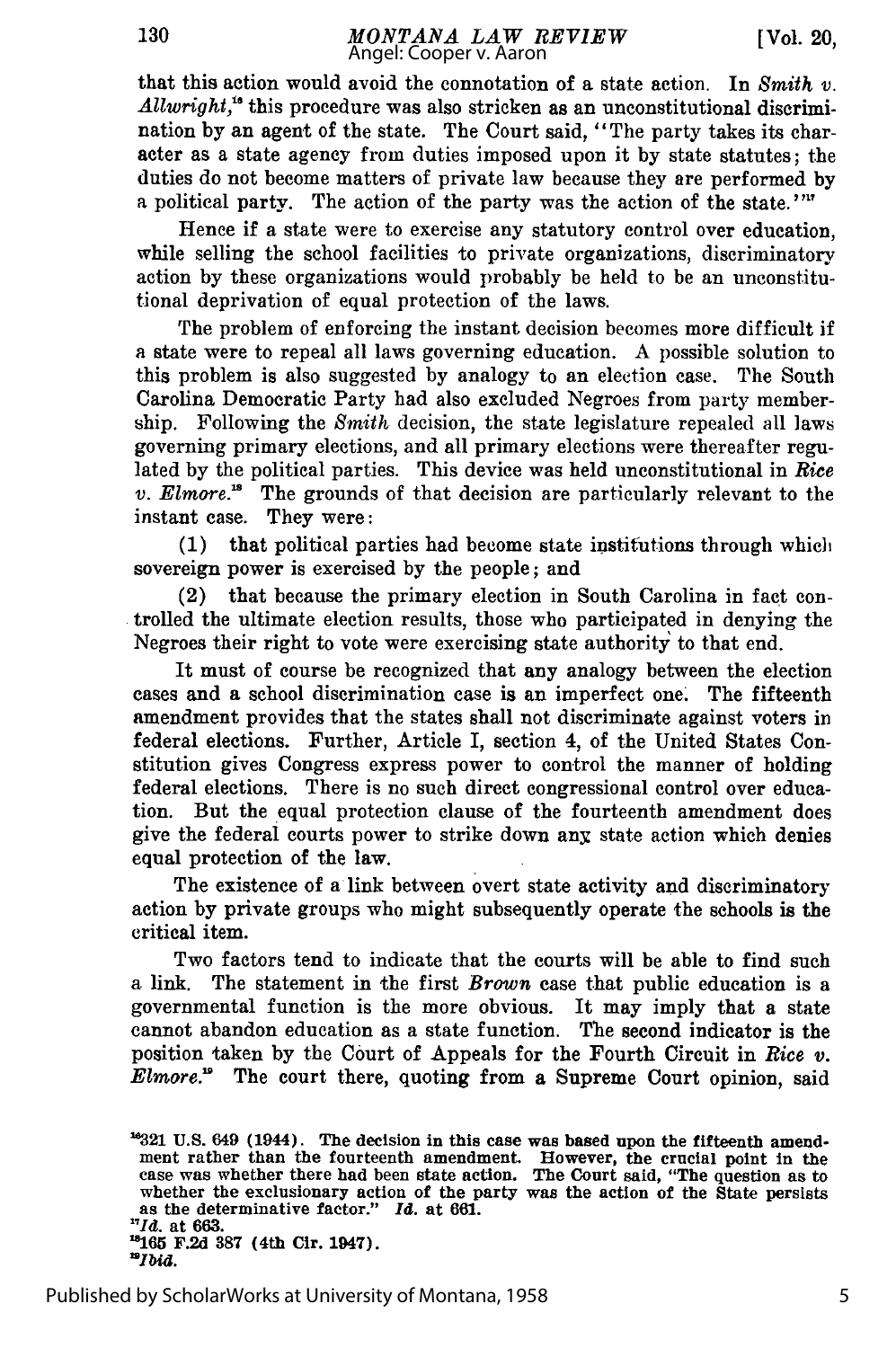**1958]**

## *RECENT DECISIONS* Montana Law Review, Vol. 20 [1958], Iss. 1, Art. 1

that "primary elections and nominating conventions are so closely related to the final election, and the proper regulation so essential to effective regulation of the latter, so vital to representative government that power to regulate them is within the general authority of Congress."<sup>20</sup>

In the *Rice* case the court's finding of the congressional regulatory power was predicated on the *effect* the regulated activity would have on other rights which were clearly within the realm of constitutional protection. It **is** possible that if the question of state abandonment of public education were squarely presented, the Court might find a state obligation to provide educational opportunities for its citizenry, because of the effect of education, or the lack thereof, on the exercise of all other protected civil liberties.

In any event, the principal case is a landmark decision. The Supreme Court's stand on the unconstitutionality of racial segregation in the public schools is unequivocal and seemingly absolute. The decision clearly specifies that the states cannot constitutionally perpetuate segregated education **by** any means. The question which cannot yet be answered is whether the states can successfully avoid this decision **by** complete withdrawal from the field of education. However, it seems **likely** that any discriminatory educational system, operated **by** private groups, will be stricken as either a delegation of state authority to a private group or as a sovereign power being exercised **by** a private group with tacit approval **by** the state.

It is of course possible that the people of the South will themselves force state officials to intergrate the schools, without court enforcement, if the present crisis results in a continued and material reduction in the quality of education received **by** Southern children.

CHARLES **F. ANGEL**